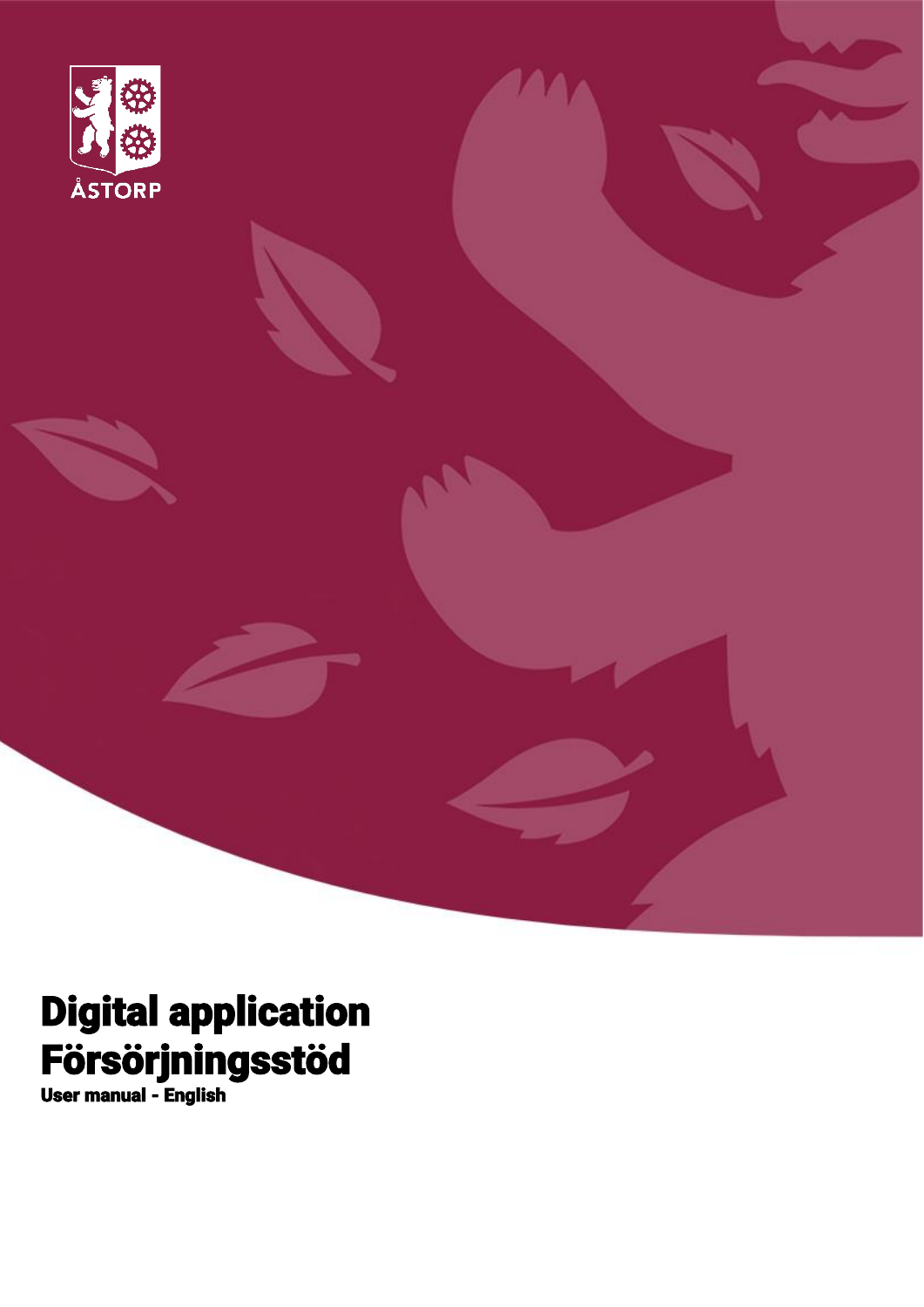# **Table of contents**

| 1.               |  |
|------------------|--|
| $\overline{2}$ . |  |
| 3.               |  |
| 4.               |  |
| 5.               |  |
| 6.               |  |
| 7.               |  |
| 8.               |  |
| 9.               |  |
| 10.              |  |
| 11.              |  |
| 12.              |  |
| 13.              |  |
| 14.              |  |
| 15.              |  |
| 16.              |  |
|                  |  |
| 1.               |  |
| 2.               |  |
| 3.               |  |
| $\overline{4}$ . |  |
|                  |  |
|                  |  |
| 1.               |  |
| 2.               |  |
| 3.               |  |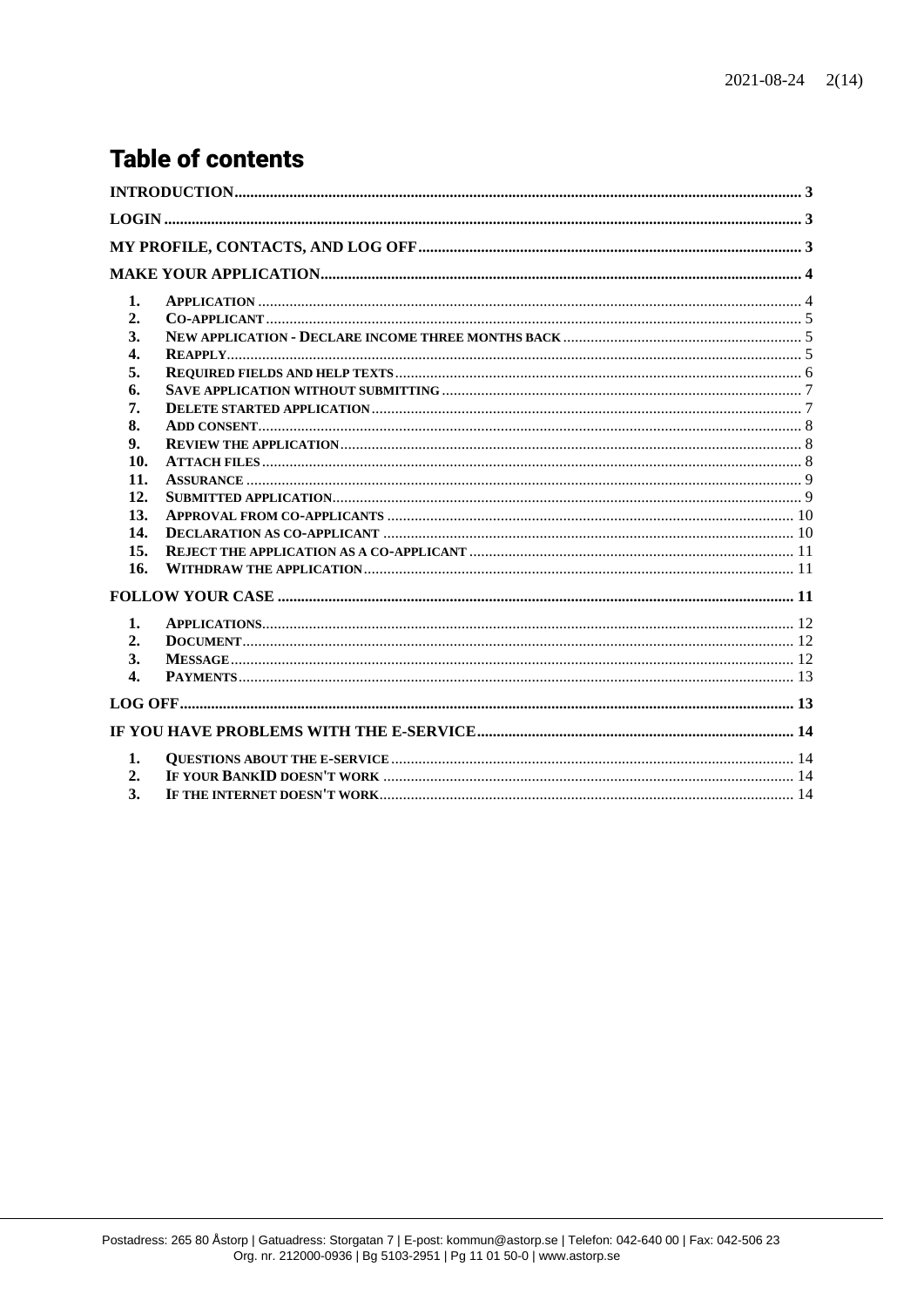## <span id="page-2-0"></span>Introduction

This user manual is for those who want to apply for income support "Försörjningsstöd" digitally via the municipality's website. If there is a co-applicant, the applicant must also approve the application before it can be submitted.

# <span id="page-2-1"></span>Login

You and your potential co-applicant log in to the e-service on the municipality's website with your BankID. You can apply during all hours of the day via a computer, tablet or smartphone.

- 1. Go to [www.astorp.se/sökförsörjningsstöd](file://///srv-fs1.astadm.lan/winapps$/SOF/Projekt%20nytt%20verksamhetssystem/Lifecare%20IFO/Planering%20av%20medborgartjänsten%20IFO%20Ekonomiskt%20bistånd/Användarmanualer/www.astorp.se/sökförsörjningsstöd)
- 2. Click on "Ansök om försörjningsstöd"
- 3. Log in to the e-service with your BankID by filling in social security numbers with 10 digits. Click "Logga in".



4. Enter your BankID security code, then you will enter the e-service.

# <span id="page-2-2"></span>My profile, Contacts, and Log off

When you click on your name, in the upper right corner, you can see my profile "Min profil", contacs "Kontakter" and log off "Logga ut".

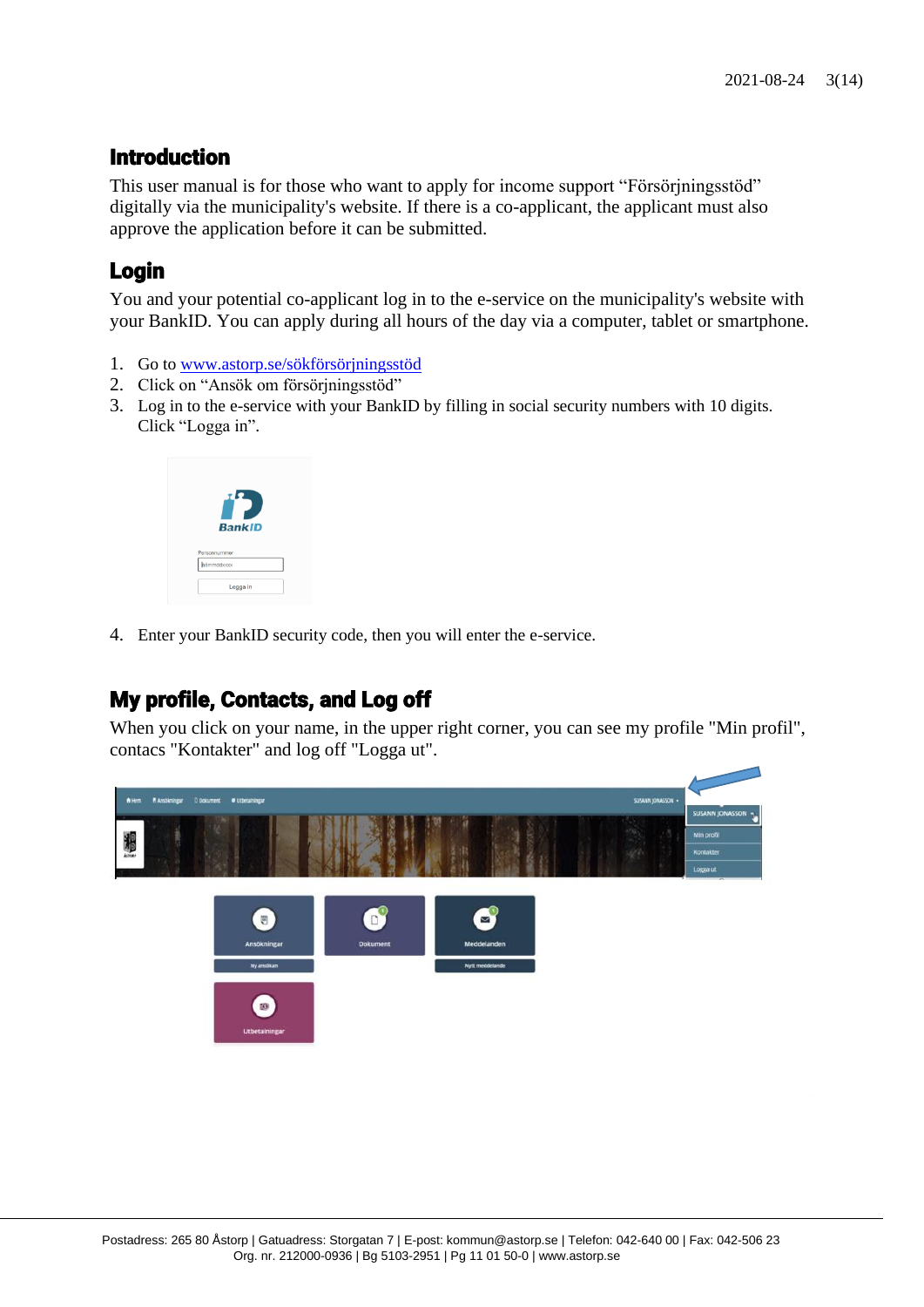#### **My profile**

In "Min profil" you will find your personal data. When you click "Ändra profil", you can add or change information such as phone number and/or e-mail address. You can select if you want notification by sms and/or e-mail. Tap "Spara" or "Ångra".

#### **Contacts**

In "Kontakter", you can see who your caseworkers are.

#### **Log off**

To log off the e-service, click "Logga ut". **Don't forget to close your browser immediately after you sign out.**

#### <span id="page-3-0"></span>Make your application

When to apply for income support, click "Ny ansökan". Then you will receive an application form for income support.



#### 1. Application

<span id="page-3-1"></span>The form "Ansökan om försörjningsstöd" will be presented. Your personal data is already filled in. Fill in the other information so that your application is complete. You must fill in all the fields. If you don't have a task, just type 0.

| # Hem | <b>E</b> Ansokningar | D Dokument | <b>B</b> Meddelanden<br><b>Utbetainingar</b>   |
|-------|----------------------|------------|------------------------------------------------|
|       |                      |            | Ansökan                                        |
|       |                      |            | ANSÖKAN OM FÖRSÖRJNINGSSTÖD<br>Personuppgifter |
|       |                      |            | Förnamn<br>Mary                                |
|       |                      |            | Efternamn                                      |
|       |                      |            | Johnson<br>Personnummer                        |
|       |                      |            | 670823-                                        |
|       |                      |            | Bostadsadress<br>Nygatan 54                    |
|       |                      |            |                                                |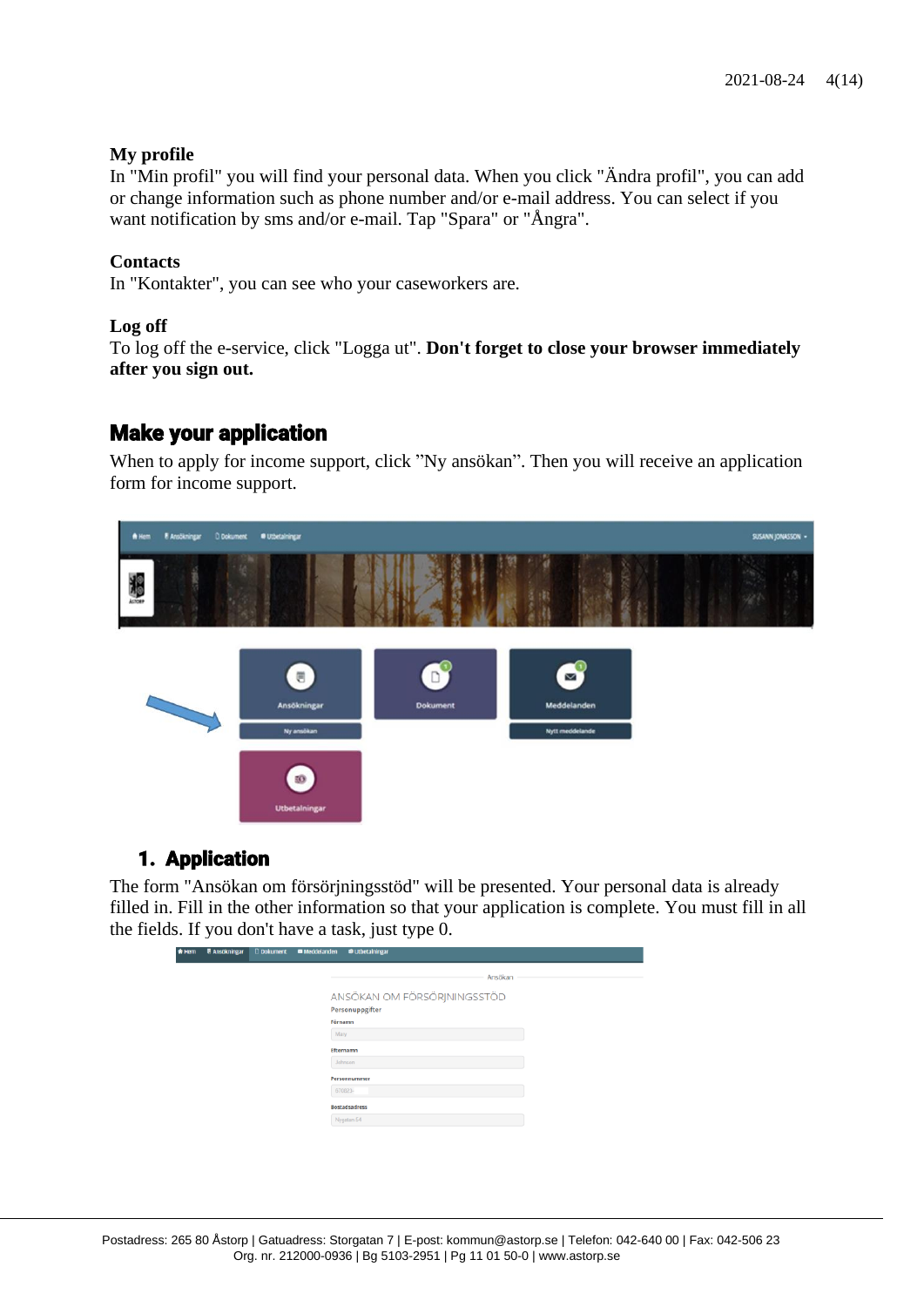#### <span id="page-4-0"></span>2. Co-applicant

Indicate if there are co-applicants (husband, wife, partner, cohabitant).

| Medsökande finns 2<br>$\odot$ Ja |  |  |
|----------------------------------|--|--|
| Nei                              |  |  |
| Förnamn                          |  |  |
|                                  |  |  |
| Efternamn                        |  |  |
|                                  |  |  |
| Personnummer                     |  |  |
| AAMMDD-XXXX                      |  |  |

#### <span id="page-4-1"></span>3. New application - Declare income three months back

For new application fill in data for the current month and the last three months.

| Typ av inkomst  | Mars | April | Maj | Jun (Nu) |
|-----------------|------|-------|-----|----------|
| Lön efter skatt |      |       |     |          |
| Bostadsbidrag   |      |       |     |          |

# <span id="page-4-2"></span>4. Reapply

If you are going to make a re-application, the form "Ansökan om fortsatt försörjningsstöd" will be presented with pre-filled information.

| Ansökan                                                                                                                                                                   |  |
|---------------------------------------------------------------------------------------------------------------------------------------------------------------------------|--|
| ANSÖKAN OM FORTSATT FÖRSÖRJNINGSSTÖD                                                                                                                                      |  |
| Personuppgifter                                                                                                                                                           |  |
| Effermannin                                                                                                                                                               |  |
| Johnson                                                                                                                                                                   |  |
| Párina min                                                                                                                                                                |  |
| Mary                                                                                                                                                                      |  |
| Persons unnerer                                                                                                                                                           |  |
| 670623-6586                                                                                                                                                               |  |
| <b>Bottsduadress</b>                                                                                                                                                      |  |
| Pesitingston 7 A Lph 1202                                                                                                                                                 |  |
| Postmummer                                                                                                                                                                |  |
| 523 43                                                                                                                                                                    |  |
| Ort                                                                                                                                                                       |  |
| KLOVER                                                                                                                                                                    |  |
| <b>Telefonnummer 0</b>                                                                                                                                                    |  |
|                                                                                                                                                                           |  |
| E-post (D)                                                                                                                                                                |  |
| mana petunggores com                                                                                                                                                      |  |
| Anatkan evser år                                                                                                                                                          |  |
|                                                                                                                                                                           |  |
| Anothen even måned                                                                                                                                                        |  |
|                                                                                                                                                                           |  |
|                                                                                                                                                                           |  |
| Her det skett några förändringar sedan föregående ansökningstillfälle som kan påverka din/er rått till försörjningsstöd? (ex. ändrade<br>familjeförhållanden eller flytt) |  |
| C Noj, inga fördindningar                                                                                                                                                 |  |
| C ja följande förändringar:                                                                                                                                               |  |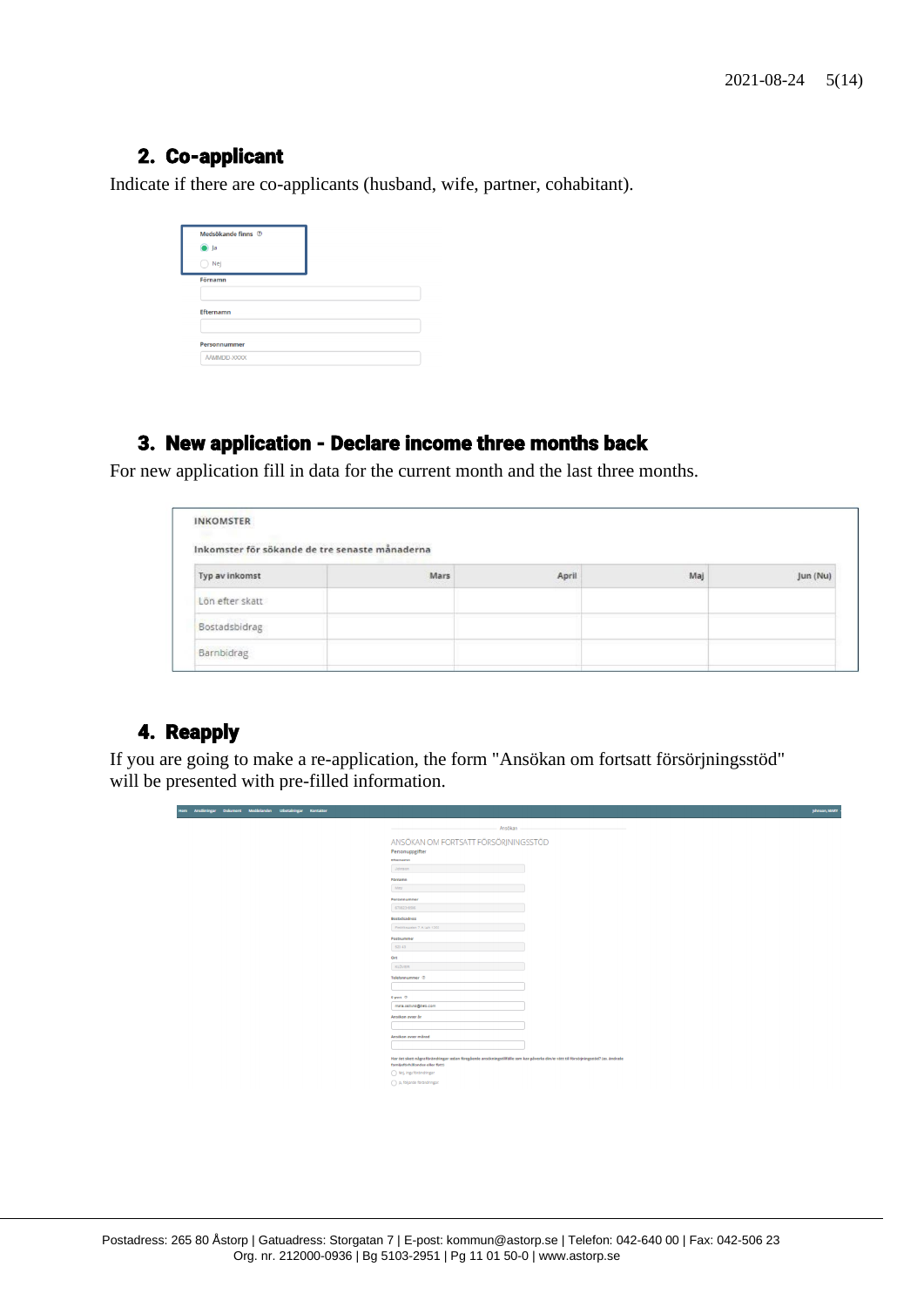When you make a "Ansökan om fortsatt försörjningsstöd" checks the service if there are coapplicants in the operation. This information cannot be changed in the service. If the information is not correct, you must contact your caseworker.

| Har det skett några förändringar sedan föregående ansökningstillfälle som kan påverka din/er rätt till försörjningsstöd? (ex. ändrade<br>familjeförhållanden eller flytt) |
|---------------------------------------------------------------------------------------------------------------------------------------------------------------------------|
| Nej, inga förändringar                                                                                                                                                    |
| Ja, följande förändringar:                                                                                                                                                |
| Medsökande finns                                                                                                                                                          |
| -) Ja                                                                                                                                                                     |
|                                                                                                                                                                           |

In "Ansökan om fortsatt försörjningssstöd", income data must be recorded for the current month in Sweden and/or abroad.

INKOMSTER FÖR SÖKANDE I SVERIGE OCH/ELLER I UTLANDET

|                 | <b>Datum för inkomst</b> | <b>Belopp</b> |
|-----------------|--------------------------|---------------|
| Lön efter skatt |                          |               |
| Bostadsbidrag   |                          |               |
| Barnbidrag      |                          |               |

#### 5. Required fields and help texts

<span id="page-5-0"></span>Most fields are required and must be filled in. If the task is missing, the box turns red. Under the question mark symbol, help texts are available as extra information.

You should fill in the invoice's due date for the previous month. For example: If you are applying for "Försörjningsstöd" in August, fill in the invoice's due date for July, for example *2021-07-31*.

For the records for which you have no expense, type the number 0.

| UTGIFTER <sup>0</sup><br>Utgifter | Förfallodatum | Kronor |
|-----------------------------------|---------------|--------|
|                                   |               |        |
| Boendekostnad <mark>3</mark>      |               | 4500   |
| EI 2                              |               |        |
| EI ®                              |               |        |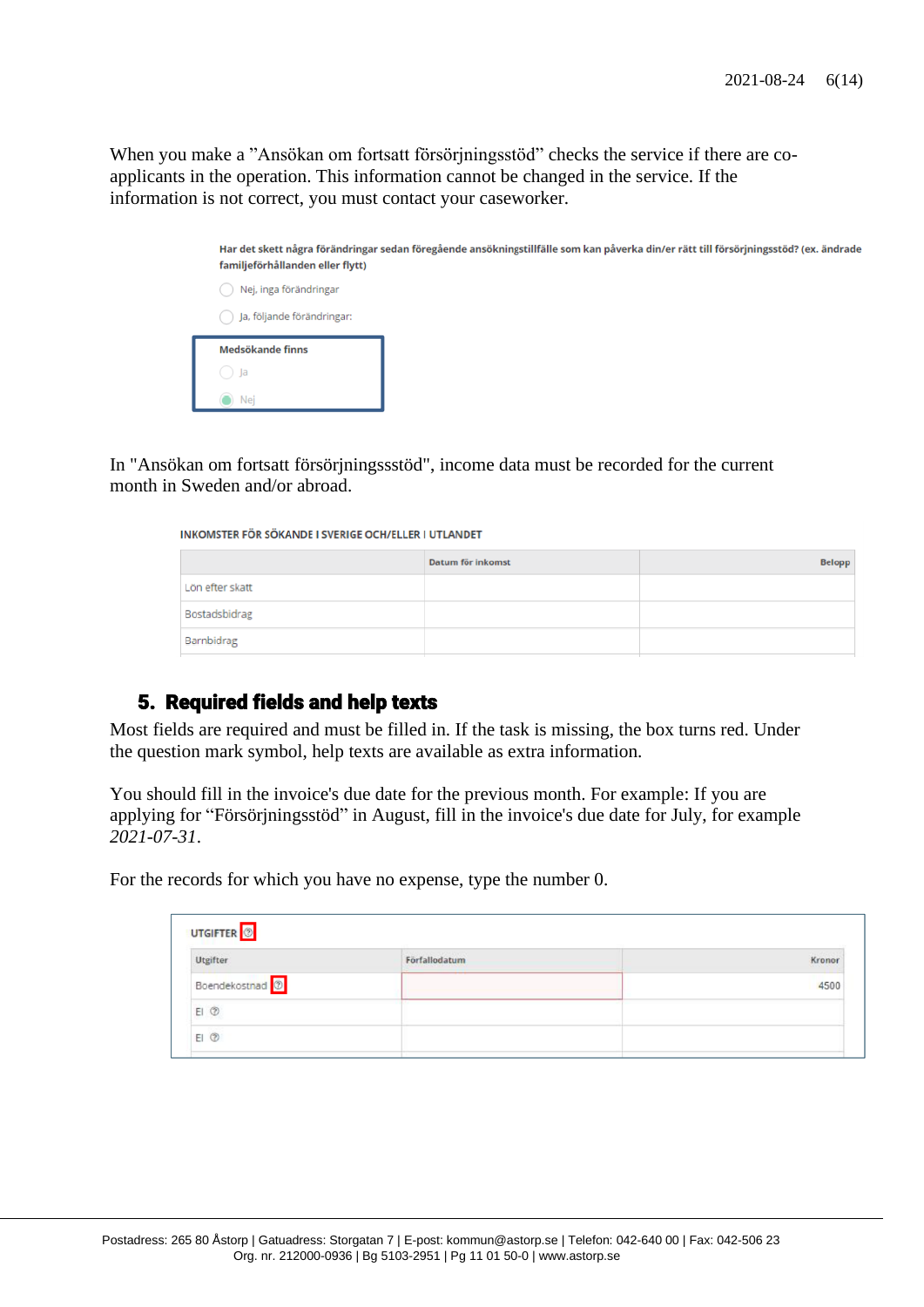# <span id="page-6-0"></span>6. Save application without submitting

You can save your application and continue filling in the rest or submit later. Click "Spara" at the bottom.

| <b>CONTRACTOR</b> | Avbryt | Spara | Nästa |
|-------------------|--------|-------|-------|
|-------------------|--------|-------|-------|

The application will then be displayed with the status started "Påbörjad".

| A Hem         | <b>E Ansökningar</b> | D Dokument | <b>O</b> Utbetainingar      |                             |             |                  |  |  |
|---------------|----------------------|------------|-----------------------------|-----------------------------|-------------|------------------|--|--|
| <b>SECOND</b> | Ŕ                    |            |                             |                             |             | w                |  |  |
|               |                      |            | $\mathbf{e}$<br>Ansökningar | D<br><b>Dokument</b>        |             | 8<br>Meddelanden |  |  |
|               |                      |            | Pâblicjad                   |                             |             | Nytt meddelande  |  |  |
|               |                      |            |                             | Ø<br><b>Utbetalningar</b>   |             |                  |  |  |
|               |                      |            |                             | 2020-03-26<br>johnson, Mary | 12000,00 kr |                  |  |  |
|               |                      |            |                             | 2020-02-20<br>Johnson, Mary | 10000,00 kr |                  |  |  |
|               |                      |            |                             | 2020-01-20<br>jonnson, Mary | 7000,00 kr  |                  |  |  |

#### <span id="page-6-1"></span>7. Delete started application

You can delete an initial application by pressing "Ta bort" at the bottom.

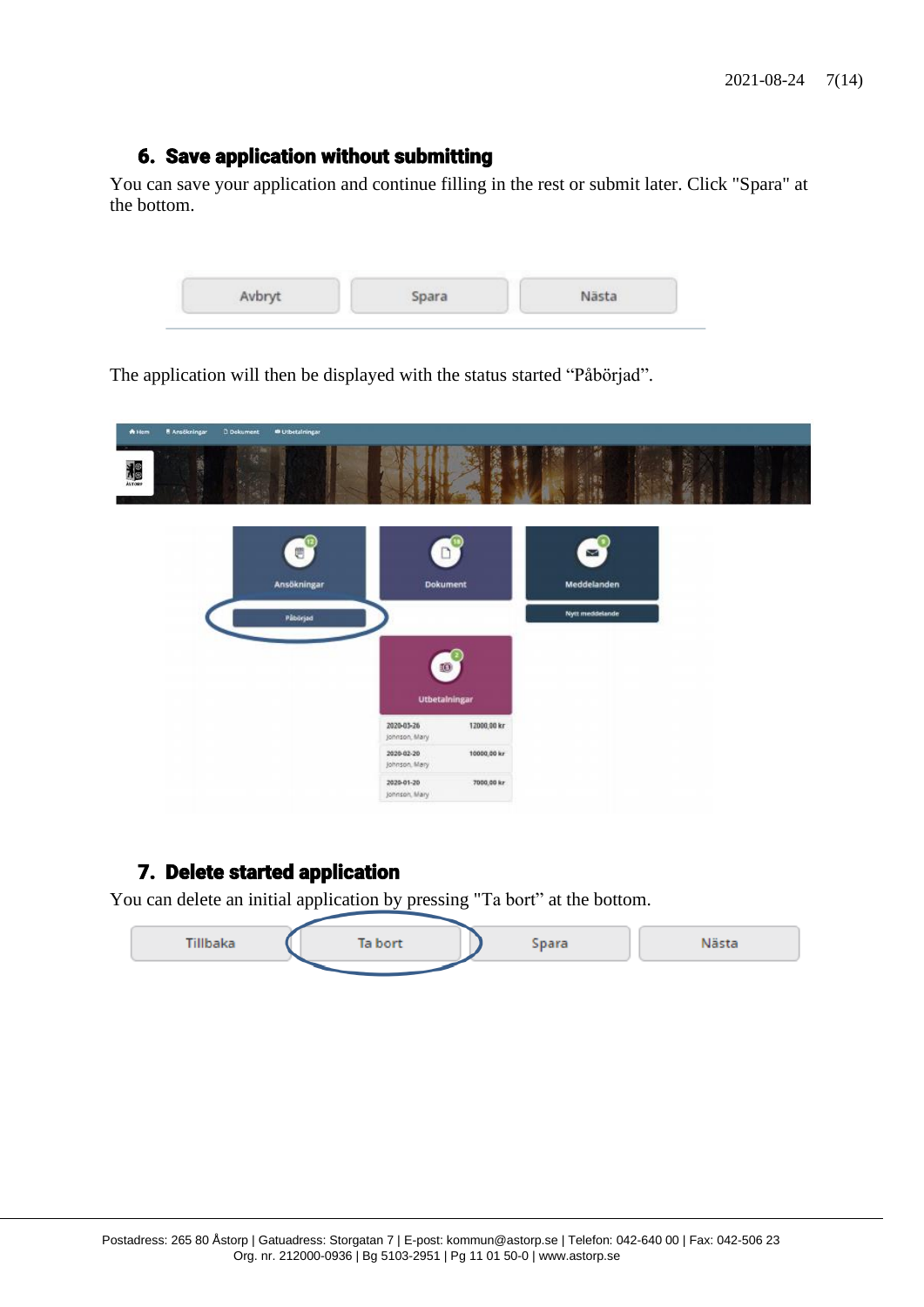# 8. Add consent

*Committee Committee* 

<span id="page-7-0"></span>You can add consents and set exceptions to the consent. Click then "Nästa".

| $3$ MIVIIILRE $\vee$                   |                                                                                                                                        |  |
|----------------------------------------|----------------------------------------------------------------------------------------------------------------------------------------|--|
|                                        | Jag samtycker till att kontakt tas med berörda parter avseende de utgifter som jag ansökt om för att min ansökan ska kunna utredas.    |  |
|                                        | Jag samtycker även till att inkomster från andra myndigheter och arbetsgivare kan tas med i beräkningen om de inte angetts på ansökan. |  |
| Ange nedan undantag från ovan samtycke |                                                                                                                                        |  |
| Inte arbetsgivaren                     |                                                                                                                                        |  |
|                                        |                                                                                                                                        |  |
|                                        |                                                                                                                                        |  |
|                                        |                                                                                                                                        |  |
|                                        |                                                                                                                                        |  |
|                                        | Ange nedan om det är andra som du lämnar samtycke till @                                                                               |  |
| Alla möjliga                           |                                                                                                                                        |  |
|                                        |                                                                                                                                        |  |
|                                        |                                                                                                                                        |  |
|                                        |                                                                                                                                        |  |
|                                        |                                                                                                                                        |  |
|                                        |                                                                                                                                        |  |
| Avbryt                                 | Nästa<br>Spara                                                                                                                         |  |

#### 9. Review the application

<span id="page-7-1"></span>When your application is complete (filled in in all fields), press "Nästa". The data will then be displayed in a compilation.

| Avbryt                                                                 | Spara                                                       | Nästa                                                                                                                                 |               |
|------------------------------------------------------------------------|-------------------------------------------------------------|---------------------------------------------------------------------------------------------------------------------------------------|---------------|
|                                                                        |                                                             |                                                                                                                                       |               |
| <b><i>B Ansokninger</i></b><br><b>D</b> Dokument<br><b>Meddelanden</b> | <b>B</b> Utbetalningar                                      |                                                                                                                                       |               |
|                                                                        |                                                             | Ansökan                                                                                                                               |               |
|                                                                        | ANSÖKAN OM FORTSATT FÖRSÖRJNINGSSTÖD                        |                                                                                                                                       |               |
|                                                                        | Personuppgifter                                             |                                                                                                                                       |               |
|                                                                        | Efternamn: johnson                                          |                                                                                                                                       |               |
|                                                                        | Förnamn: Nary                                               |                                                                                                                                       |               |
|                                                                        | Personnummer:                                               |                                                                                                                                       |               |
|                                                                        | Bostadsadress: Nygetan 54                                   |                                                                                                                                       |               |
|                                                                        | Postnummer: 000 00                                          |                                                                                                                                       |               |
|                                                                        | Ort: Kidver                                                 |                                                                                                                                       |               |
|                                                                        | Telefonnummer: 07052287192                                  |                                                                                                                                       |               |
|                                                                        | E-post: mary@gmail.com                                      |                                                                                                                                       |               |
|                                                                        | Ansökan avser år: 2020                                      |                                                                                                                                       |               |
|                                                                        | Ansökan avser månad: 04 April                               |                                                                                                                                       |               |
|                                                                        | familjeförhållanden eller flytt):<br>Nej, inga förändringar | Har det skett några förändringar sedan föregående ansökningstillfälle som kan påverka din/er rätt till försörjningsstöd? (ex. ändrade |               |
|                                                                        | Medsökande finns: Nej                                       |                                                                                                                                       |               |
|                                                                        | Umgängesbarn finns; Nej                                     |                                                                                                                                       |               |
|                                                                        |                                                             |                                                                                                                                       |               |
|                                                                        | UTGIFTER<br>Utgifter                                        | Förfaliscienzen                                                                                                                       | <b>Kronor</b> |
|                                                                        | Boendekostnad                                               | 2020-03-28                                                                                                                            | 5500          |
|                                                                        |                                                             |                                                                                                                                       |               |

#### <span id="page-7-2"></span>10. Attach files

You and your co-applicant can attach files such as PDF- documents, word-documents and images.

1. Click "Lägg till fil".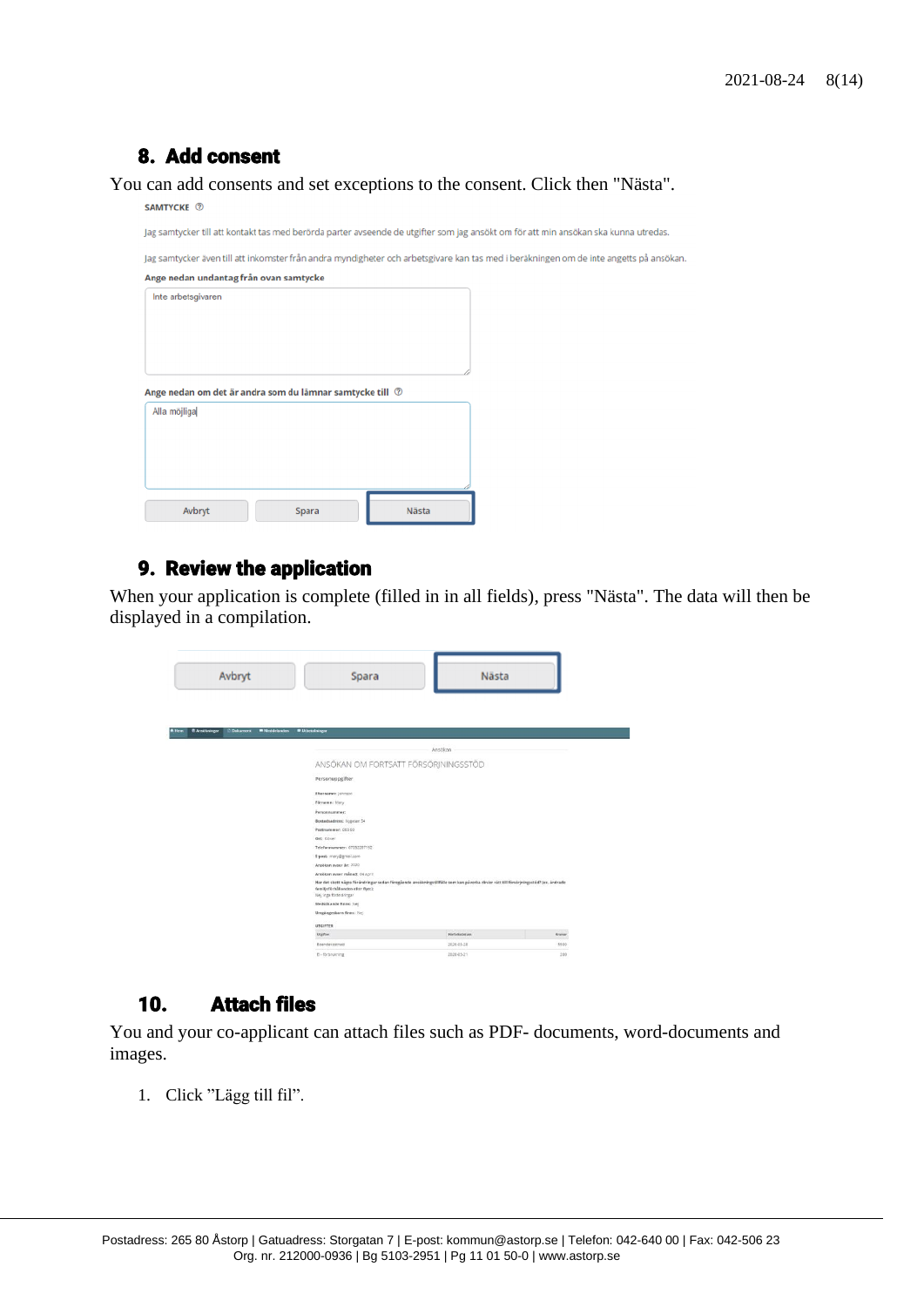**BILAGOR** 

| Filnamn |  |
|---------|--|

#### 2. Add the document you want.

**BILAGOR** 

| Här kan du bifoga filer av typen PDF, Word och bild (t ex png, jpg, bmp, tiff) |                |
|--------------------------------------------------------------------------------|----------------|
| Filnamn                                                                        | Atgärder       |
|                                                                                | Läges till fil |

3. Under "Åtgärder" you can delete "Ta bort" or view the document "Visa PDF".

| <b>BILAGOR</b>                        |                        |
|---------------------------------------|------------------------|
| Här kan du bifoga PDF:er till ansökan |                        |
| Filnamn                               | Atzärder               |
| RAPPORT.pdf                           | ■ Ta bort   □ Visa PDF |
|                                       | Lägg till PDF          |

#### <span id="page-8-0"></span>11. Assurance

There are three check boxes that you must select to submit the application. Then click "Skicka in".



#### <span id="page-8-1"></span>12. Submitted application

After your application has been submitted, this text will be displayed

| Ansökningar                       |  |
|-----------------------------------|--|
| Tack, din ansökan är nu inskickad |  |

If there is a co-applicant, they must log in to the e-service with their BankID to approve the application. Once the co-applicant has approved the application, it can be submitted to the municipality.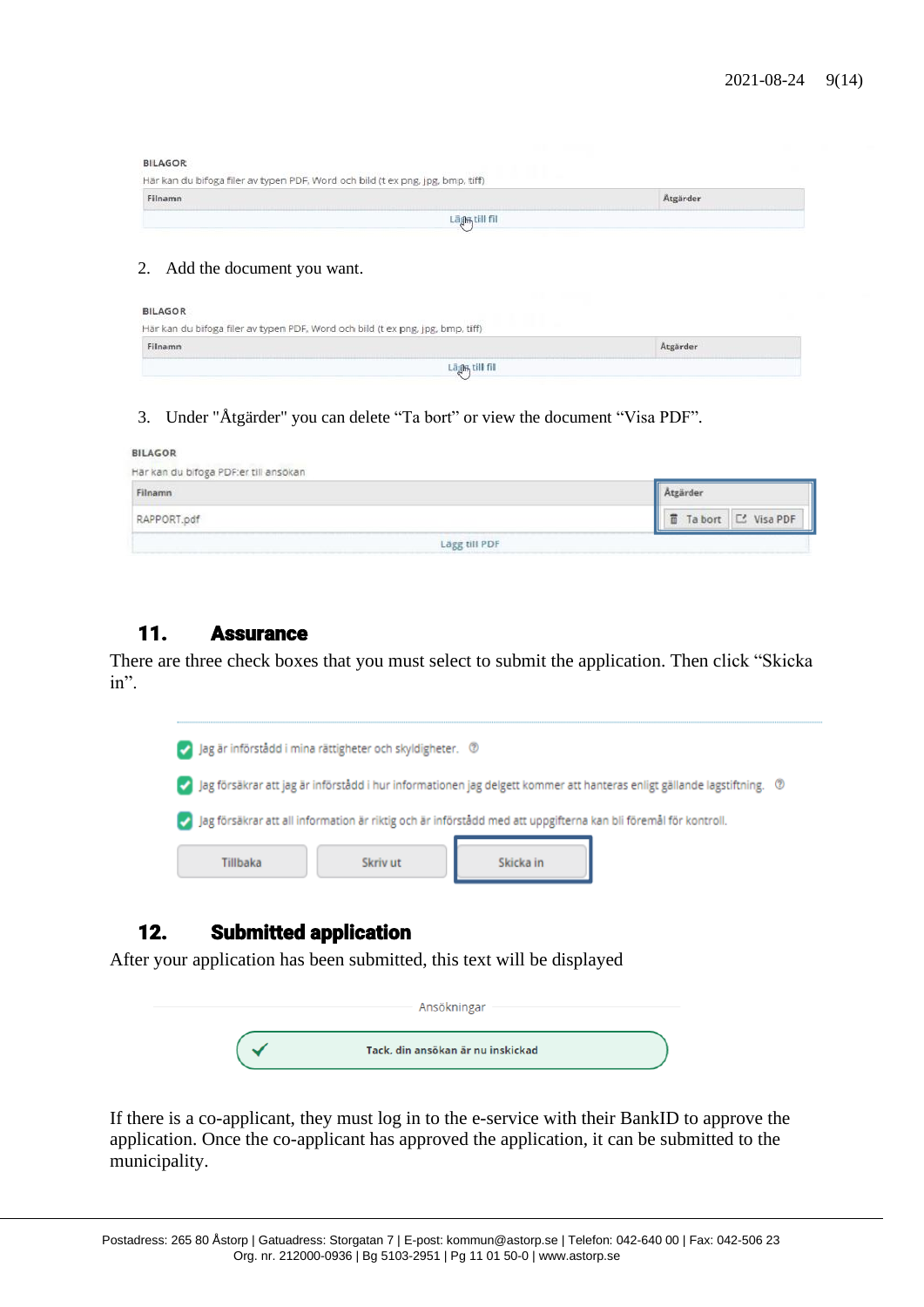| Ansökningar                                        |  |
|----------------------------------------------------|--|
| Ansökan väntar nu på godkännande från medsökanden. |  |

#### <span id="page-9-0"></span>13. Approval from co-applicants

When co-applicants log in, the application appears with the status "Väntar på ditt godkännande".

| * Hem       | <b>8 Ansökningar</b> | D Dokument | · Utbetainingar                                |  |
|-------------|----------------------|------------|------------------------------------------------|--|
| <b>SAND</b> | ٦                    |            |                                                |  |
|             |                      |            | Ë<br>Ansökningar<br>Väntar på ditt godkännande |  |

# <span id="page-9-1"></span>14. Declaration as co-applicant

Co-applicants fill in the same declaration as applicants. Then click "Skicka in".

| Jag är införstådd i mina rättigheter och skyldigheter. 2 |                                                                                                                       |
|----------------------------------------------------------|-----------------------------------------------------------------------------------------------------------------------|
|                                                          | Jag försäkrar att jag är införstådd i hur informationen jag delgett kommer att hanteras enligt personuppgiftslagen. @ |
|                                                          |                                                                                                                       |
|                                                          |                                                                                                                       |
|                                                          | Jag försäkrar att all information är riktig och är införstådd med att uppgifterna kan bli föremål för kontroll.       |

When the application is submitted after the co-applicant's approval, the following text appears

| Ansökningar                       |  |
|-----------------------------------|--|
| Tack, din ansökan är nu inskickad |  |
|                                   |  |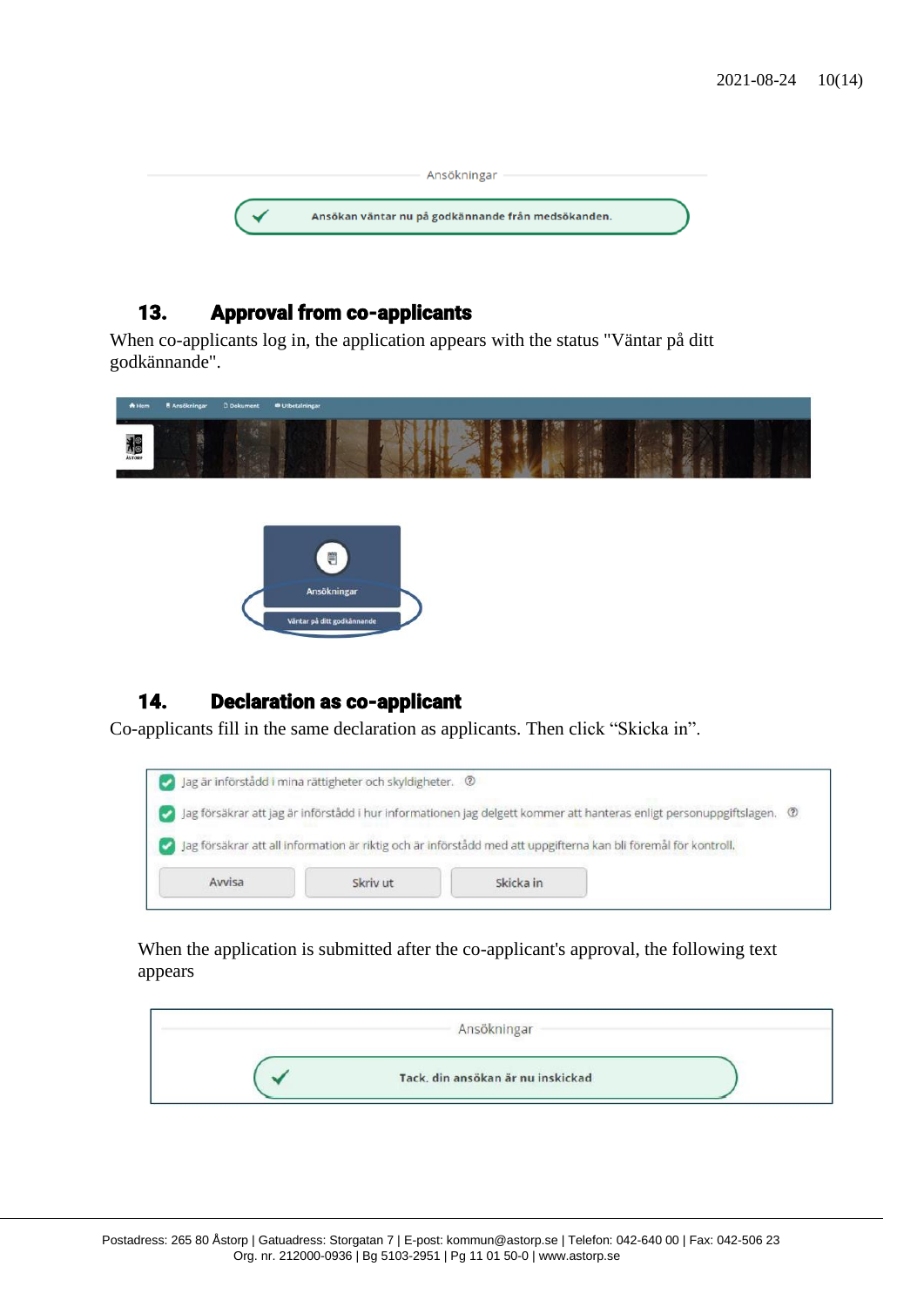#### <span id="page-10-0"></span>15. Reject the application as a co-applicant

Co-applicants can reject the application that the applicant has registered to submit. Click "Avvisa". If the application is rejected, its status will be "Påbörjad".



#### 16. Withdraw the application

<span id="page-10-1"></span>Applicants can withdraw the application when they are in the process of being approved by the co-applicant. Click "Återta ansökan".

If the co-applicant has approved the application, it cannot be withdrawn. If the application is withdrawn, it will be given the status "Påbörjad".



# <span id="page-10-2"></span>Follow your case

You can easily follow your case from application to payment. Both applicants and coapplicants are given the opportunity to receive information about the application, calculation, decisions and payments and to send messages to their caseworkers.

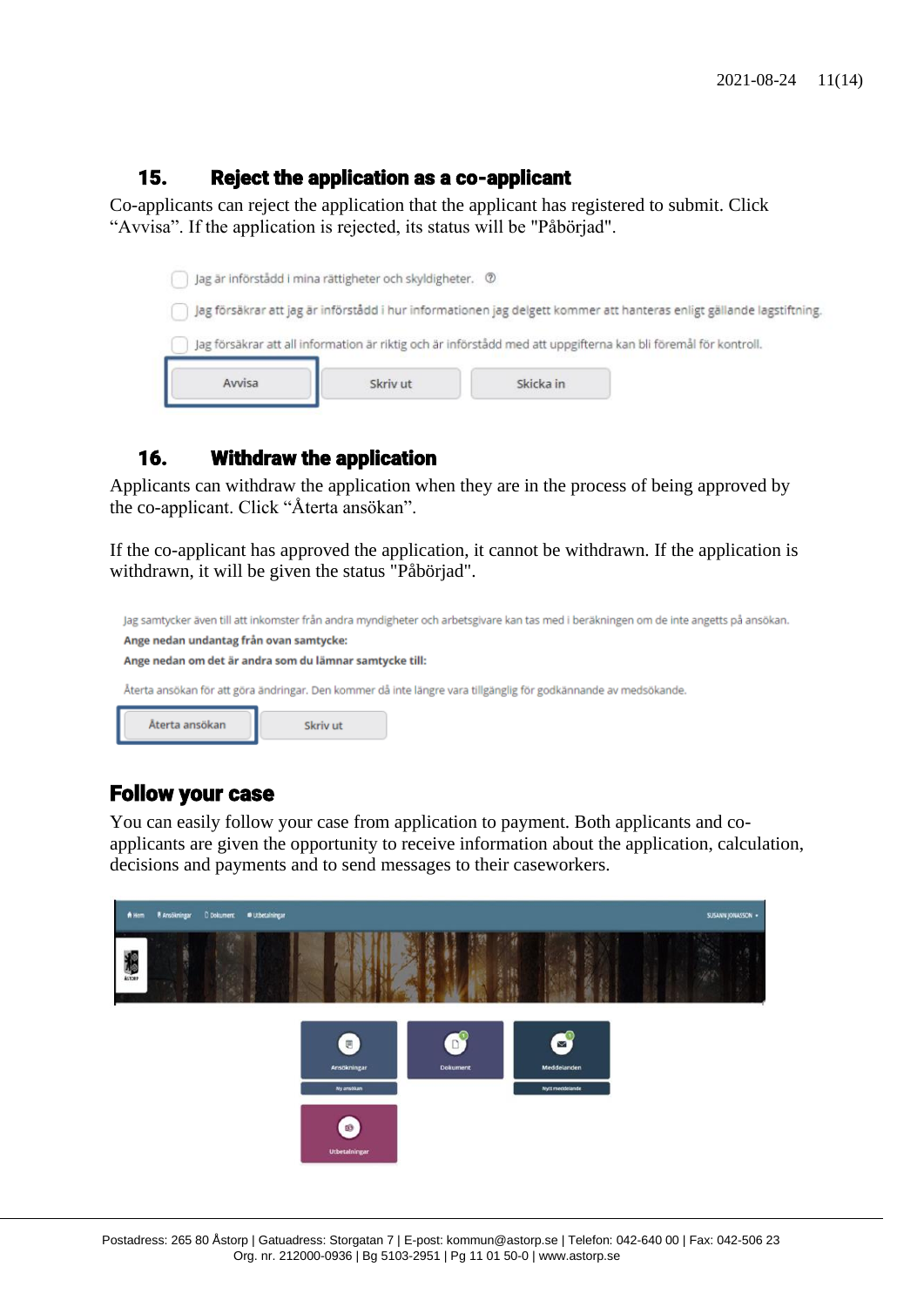# 1. Applications

<span id="page-11-0"></span>When you click "Applications", you will see a list showing your applications for income support. An application can be displayed with the following status: registered "Registrerad", determined "Beslutad" or paid out "Utbetald".

Click on an application to see the calculation, decision and payment linked to this application. To see more detailed information, you need to click on the blue link for calculation "Beräkning", decision "Beslut" or payout "Utbetalning".

|                                 | Ansökan                           |  |
|---------------------------------|-----------------------------------|--|
| Typ av ansökan:                 | Månadsansökan försörpringsstöd    |  |
| Analikansdatum:                 | 2016-11-03                        |  |
| Orsak till ansökan: Enligt norm |                                   |  |
| Frika vermi                     | I ingern sak                      |  |
| Status:                         | <b>Utitietald</b>                 |  |
| Beräkning                       |                                   |  |
| Berähningsdatum:                | 2016-11-03                        |  |
|                                 | Beräknat försörjningsstöd: 354.00 |  |
| Beslut                          |                                   |  |
| Beslutsdatum:                   | 2016-11-04                        |  |
|                                 | Beslutsfattare: Ingrid Andersson  |  |
|                                 |                                   |  |
| <b>Beslutstyp!</b>              | Ele bistànzi 4/1 Soi, Mail        |  |
| Belopp:                         | 1,00                              |  |
| <b>Uttercommus</b>              |                                   |  |
|                                 | Utbetalningsdatum: 2016-11-28     |  |
| Belopp:                         | 1.00                              |  |
| Mottagare:                      | E-Tjänst, Evert                   |  |

#### **1.**

# <span id="page-11-1"></span>2. Document

When you click "Dokument", you can read notes or letters from your caseworker.

#### <span id="page-11-2"></span>3. Message

You can send messages and communicate with your caseworker. Click "Nytt meddelande" on your home page.

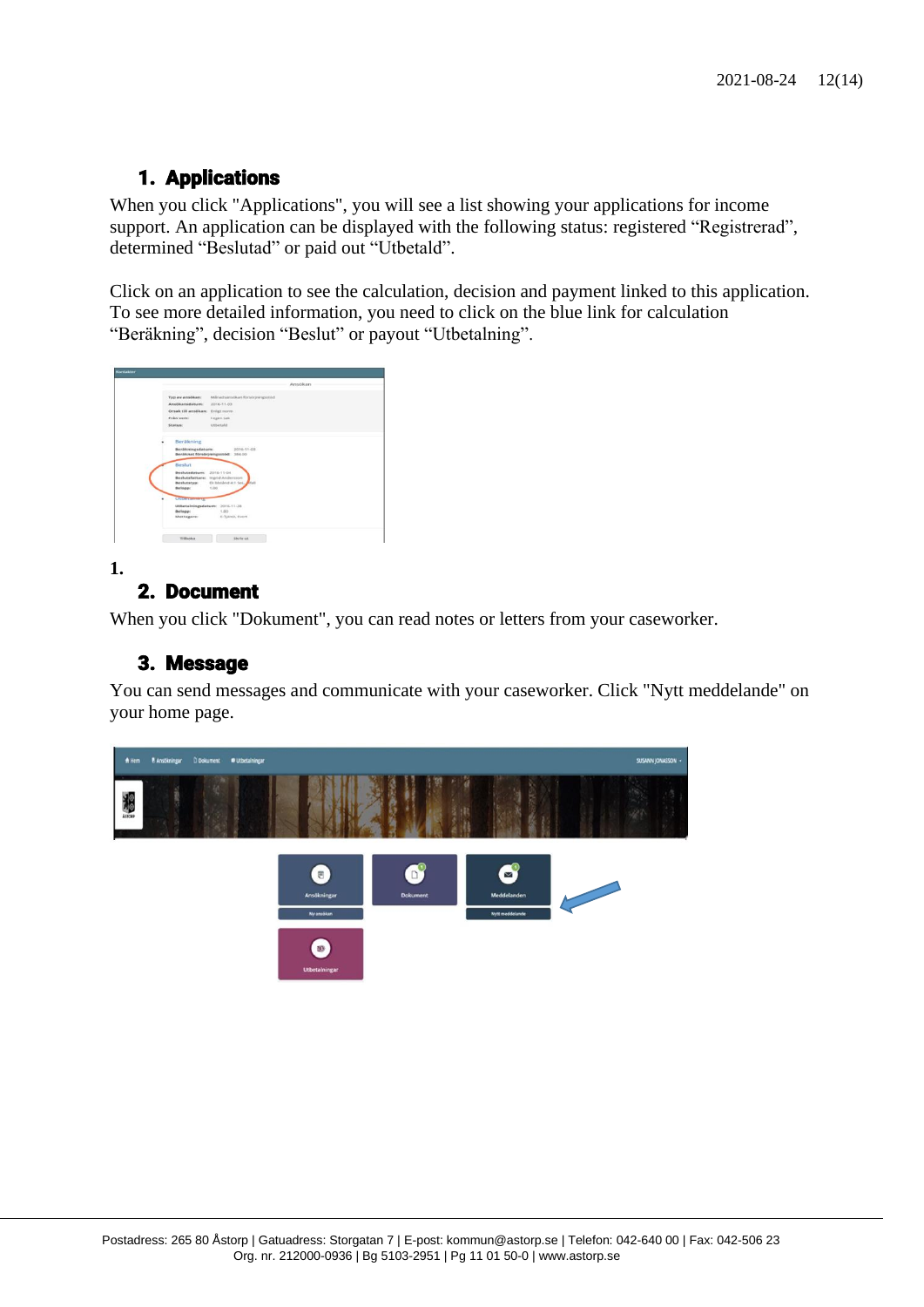You can also attach and send files to your caseworker such as PDF and Word documents as well as images. Click on the clip under "Bilagor" and select the desired document or picture. When the message is sent, the attached document follows.

| Till                |                                |   |
|---------------------|--------------------------------|---|
| Ostiund Maria       |                                | ٠ |
| <b>Amne</b>         |                                |   |
| til min handläggare |                                |   |
| Bilagor             | D Lifecare Meddelande IFO 20 x |   |

If you have more than one caseworker in the individual and family care and/or labour market unit, you can also send them messages and files.

You can see who is your caseworker under "Contacts" under your name, in the upper right corner.



#### <span id="page-12-0"></span>4. Payments

When you click on "Utbetalningar", you can see your upcoming payout. Payment is made between 25th and 31st each month.

# <span id="page-12-1"></span>Log off

You sign out via the same menu under your name in the upper right. Click "Logga ut". **Remember! Close the browser immediately after you logged out.**